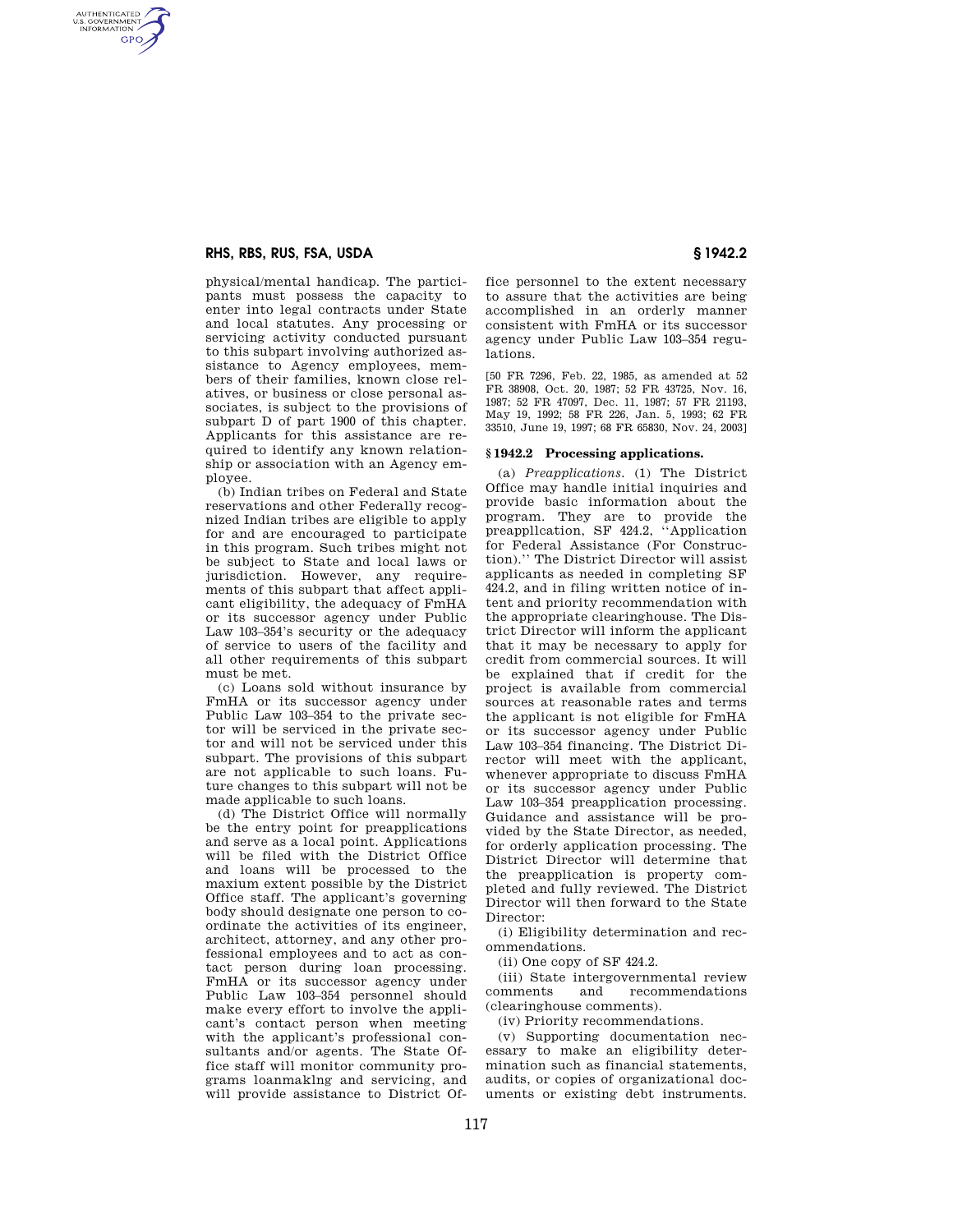The District Director will advise applicants on what documents are necessary. Applicants should not be required to expend significant amounts of money or time developing sup-<br>porting documentation at the porting documentation at the preapplication stage.

(2) The State Director will review each SF 424.2 along with other information that is deemed necessary to determine whether financing from commercial sources at reasonable rates and terms is available. If credit elsewhere is indicated, the State Director will instruct the District Director to so inform the applicant and recommend the applicant apply to commercial sources for financing. Projects may be funded jointly with other lenders provided the requirements of §1942.17 (g) of this subpart are met. Joint financing occurs when two or more lenders make separate loans to supply the funds required by one applicant for a project.

(i) In order to provide a basis for referral of preapplications of only those applicants who may be able to finance projects through commercial sources, State Directors should maintain liaison with representatives of banks, investment bankers, financial advisors, and other lender representatives in the State. State Directors with their assistance, should maintain criteria for determining preapplications which should be referred to commercial lenders. A list of lender representatives interested in receiving such referrals should be maintained.

(ii) The State Director shall maintain a working relationship with the State Office or official that has been designated as the single point of contact for the intergovernmental review process and give full consideration to their comments when selecting preapplications to be processed.

(iii) The State Director will review the District Director's eligibility determination and recommendations in sufficient time for the District Director's use in preparing and issuing Form AD–622.

(iv) Form AD–622 will be prepared by the District Director within forty-five (45) calendar days from receipt of the preapplication by FmHA or its successor agency under Public Law 103– 354, stating the results of the review

**§ 1942.2 7 CFR Ch. XVIII (1–1–09 Edition)** 

action. The original will be signed and delivered to the applicant with a copy to the State Director.

(3) For preapplications eligible for FmHA or its successor agency under Public Law 103–354 funding which have the necessary priority to compete with similar preapplications, FmHA or its successor agency under Public Law 103– 354 will issue Form AD–622 inviting an application containing the following statement:

You are advised against taking any actions or incurring any obligations which would either limit the range of alternatives to be considered, or which would have an adverse effect on the environment. Satisfactory completion of the environmental review process must occur prior to the issuance of the letter of conditions.

(4) The following statement must be added to Form AD–622 when notifying preapplicants who are eligible, but do not have the priority necessary for further consideration at this time:

You are advised against incurring obligations which would limit the range of alternatives to be considered, or which cannot be fulfilled without FmHA or its successor agency under Public Law 103–354 funds until the funds are actually made available. Therefore, you should refrain from such actions as initiating engineering and legal work, taking actions which would have an adverse effect on the environment, taking options on land rights, developing detailed plans and specifications, or inviting construction bids until notified by Farmers Home Administration (FmHA) or its successor agency under Public Law 103–354 to proceed.

(b) *Environmental review.* Environmental requirements will be documented in accordance with subpart G of part 1940 of this chapter and submitted to the State Director. Starting with the earliest discussions with prospective applicants or review of<br>preapplications and continuing preapplications throughout application processing, environmental issues must be considered. This should provide flexibility to consider alternatives to the project and develop methods to mitigate identified adverse environmental impacts. Documentation of the appropriate environmental review should be completed as soon as possible; however, the State Director will ensure that the appropriate environmental review is completed